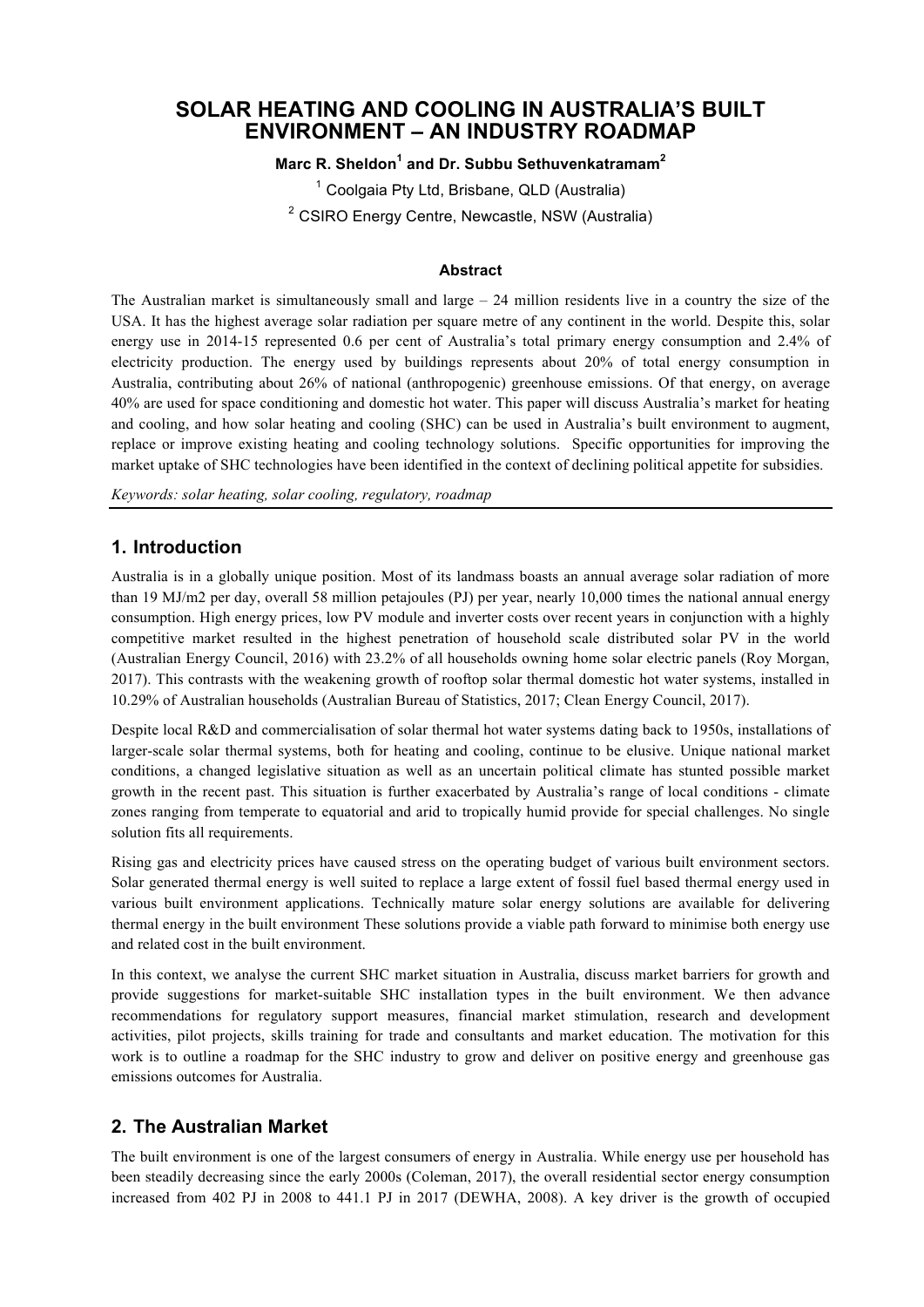residential households and the increasing size of these households. Household numbers increased 6.06 million in 1990 to 9.4 million in 2017, an increase of 55% (DEWHA, 2008). Over the same period, total residential floor area rose from 685 million square metres to 1,564 million square metres, an increase of 128% (DEWHA, 2008).

In comparison, total commercial building energy consumption in Australia grew from 134.6 PJ in 2009 to 159.4 PJ in 2017, a growth of 18.4% principally due to 16% growth in commercial building stock from 135,726,000 m<sup>2</sup> in 2009 to 157,376,000 m<sup>2</sup> in 2020 (Pitt&Sherry, 2012).

In Australia, space conditioning represents the single largest energy user in both the residential and commercial building environment, closely followed by domestic hot water generation (Lecamwasam et al, 2012). In some building types, thermal end use of energy can be even more significant. For example, in hospitals natural gas usage is nearly 50% of total annual energy use, predominantly used for space heating and water heating requirements (Pitt&Sherry, 2012).

Still, the trend of energy use in Australia was more differentiated in the recent past. While overall energy consumption rose, per building energy use in the residential sector declined. Nevertheless, for all buildings the cost of energy increased disproportionally to its use. In the residential sector, per-household consumption of gas grew by only 5.7% from 2008 to 2013, but its expenditure grew by 64% (Coleman, 2017). Similarly, per-household electricity consumption declined by 4.7% and its expenditure grew by 69.3% from 2008 to 2013 (Coleman, 2017). The cost development in the commercial building sector was comparable (Pitt&Sherry, 2012).

From the generation perspective, solar thermal and PV installers have been adding capacities targeting applications in the built environment. The solar PV market grew by 7% in 2016, with small-scale (< 10 kWe) solar PV rooftop systems making up more than 90% of the national installed solar PV generation capacity (Clean Energy Regulator, 2017; Australian PV Institute, 2017). In 2016 the average size of new installed small-scale solar PV rooftop generation surpassed 6 kWe (Australian Energy Council, 2017). Overall, there is more than 5 GW installed Solar PV capacity under the 10 kWe range and 800 MW in the 10 to 100 kWe range.

The domestic Australian solar thermal market also predominantly consists of rooftop solar hot water systems. Spurred by federal and some state subsidies for the installation of solar hot water systems and the national phaseout of electric resistance hot water systems, growth in the solar thermal market was strong through 2010. Despite the marginal growth in installed base, new installations for the domestic solar thermal market declined by more than 60% and continue to shrink (Clean Energy Council, 2017). With an average installed market price of A\$4,500, the Australian 2016 rooftop solar hot water market was just under A\$223 million p.a. (Table 1 provides annual market figures from Clean Energy Council, 2017).

| Year | <b>ACT</b> | <b>NSW</b> | NT    | <b>QLD</b> | <b>SA</b> | <b>TAS</b> | <b>VIC</b> | <b>WA</b> | Nat'l   | <b>Installed</b><br><b>Base</b> |
|------|------------|------------|-------|------------|-----------|------------|------------|-----------|---------|---------------------------------|
| 2006 |            |            |       |            |           |            |            |           |         | 161,446                         |
| 2007 | 453        | 8,765      | 1.414 | 16,830     | 2,869     | 350        | 9,157      | 11,139    | 50,977  | 212,423                         |
| 2008 | 1,001      | 20,203     | 1,236 | 23,330     | 5,103     | 906        | 21,208     | 12,398    | 85,385  | 297,808                         |
| 2009 | 1,974      | 85,456     | 1,731 | 36,659     | 8,794     | 2,269      | 42,120     | 15,692    | 194,695 | 492,503                         |
| 2010 | 960        | 38,525     | 1,303 | 34,262     | 6,812     | 1,433      | 27,733     | 16,065    | 127,093 | 619,596                         |
| 2011 | 1,038      | 25,331     | 1,267 | 30,937     | 5,444     | 1,725      | 26,446     | 12,862    | 105,050 | 724,646                         |
| 2012 | 734        | 10.810     | 1.171 | 18.973     | 3.473     | 899        | 21,594     | 11.812    | 69.466  | 794.112                         |
| 2013 | 453        | 9,145      | 884   | 13,410     | 2,983     | 827        | 19,608     | 10,989    | 58,299  | 852,411                         |
| 2014 | 451        | 9.641      | 1,026 | 13,433     | 1,930     | 962        | 20,613     | 10,672    | 58,728  | 911,139                         |
| 2015 | 572        | 8.609      | 1,063 | 11,799     | 2,557     | 803        | 23,019     | 10,205    | 58,627  | 969,766                         |
| 2016 | 497        | 6.963      | 660   | 9,793      | 1.914     | 822        | 20,514     | 8,390     | 49.553  | 1,019,319                       |

**Table 1: Annual Installations of Solar Hot Water Heaters (Clean Energy Council, 2017)**

Commercial scale solar hot water systems data (available through clean energy regulator) presents a grim picture. Studies commissioned by the Clean Energy Regulator (CER) indicate the number of Small Scale Technology certificates (STC) created for commercial hot water systems is expected to drop from 131,000 in 2016 to 34,000 in 2019 (Parisot, 2017).

Solar thermal cooling is still a niche in Australian built environment, counting less than 20 active installations. With very few exceptions, these installations are demonstration plants, research and development systems or proofof-concept installations. Despite the more common use of solar thermal air heating in colder climatic conditions (e.g. North America), space heating with solar thermal collectors has not taken off in Australia, likely due to moderate day time temperature in many parts of the country and lack of market awareness of its benefits.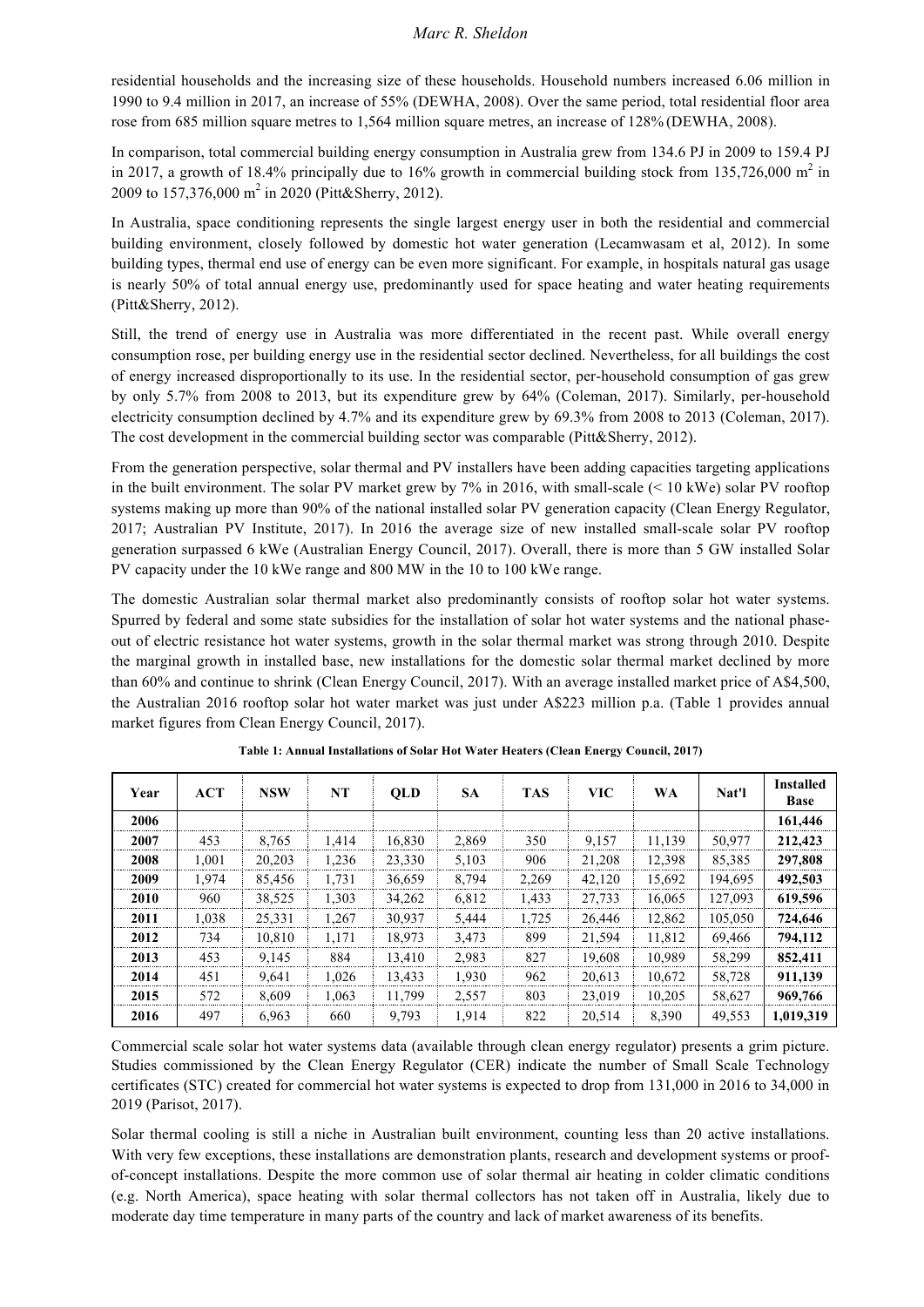Large-scale solar thermal systems servicing hot water, heating and cooling needs of a commercial built environment application are very few. Discounting the demonstration projects in this space, Table 2 shows typical examples of operational solar assisted heating, cooling and hot water delivery systems operational in Australia.

| <b>Type of installation</b>                    | Location                                                              | <b>Typical system details</b>                                                                  | Operational<br>since |
|------------------------------------------------|-----------------------------------------------------------------------|------------------------------------------------------------------------------------------------|----------------------|
| Hot water / space heating                      | University building, Australian National University,<br>Canberra, ACT | 392 m2 collector area (140 evacuated tube)<br>collectors)                                      | 2012                 |
| space heating / boiler<br>Hot water<br>preheat | Monash University, Clayton, VIC                                       | 1 MWth collector area (evacuated tube collectors)                                              | 2017                 |
| Space cooling / hot water                      | Hospital building - Echuca Regional Hospital, VIC                     | 406 m2 collector area (evacuated tube collectors),<br>500 kWth single stage absorption chiller | 2011                 |
| Space heating $&$ cooling / hot water          | Educational building - Hamilton, NSW                                  | 400 m2 collector area (flat plate collectors)                                                  | 2013                 |

**Table 2: Representative Solar Heating and Cooling projects**

Use of solar electricity for partially meeting the heating, cooling and hot water needs of residential and commercial buildings is achieved through grid connected solar PV installations. However, these systems are not directly coupled to thermal energy use in the buildings. Theoretical studies of using PV integrated air conditioning systems for Australian climates have been explored, but there are no known demonstration systems that are designed specifically meet the thermal energy needs of a building.

## *Market Development*

The key drivers for continued heating and cooling demand in Australia are overall population and economic growth. Since 2000, Australia's population grew between 1% and 2% annually (Australian Bureau of Statistics, 2017a). Similarly, national GDP growth was always positive and mostly above 2% p.a. in the same timeframe (Reserve Bank of Australia, 2017). With positive economic outlook, this growth is expected to continue. As a result, the overall residential sector energy consumption is forecast to increase to 467 PJ in 2020, the number of occupied households is expected to increase to almost 10 million and aggregate residential floor space to rise to 1,682 million square metres by 2020 (DEWHA 2008). Total commercial building energy consumption is forecast to grow to 169.6 PJ, a growth principally due to an increase in commercial building stock to 165,970,000 square metres in 2020 (Pitt&Sherry, 2012). In both residential and commercial sectors, energy cost is expected to continue to rise disproportionally, outpacing energy use growth significantly (Letts, 2017; Potter and Tillett, 2017; Mountain and Gassem, 2017).

Escalating energy costs will likely continue to be the main driver for end users adopting onsite energy generation options. Declining solar PV system costs will further drive growth in the solar rooftop PV market in Australia. Solar thermal rooftop hot water will face growing competition from alternative technologies.

## *Heating and Cooling Requirements*

Heating and Cooling requirements are substantially different based on building use and the local climate zone of the building. In general, Australian building occupants have a high tolerance for cool buildings in winter and little tolerance for warm buildings in summer. Historically, Australian residential buildings have little insulation and building envelopes that are not air-tight. Minimum energy efficiency standards have been part of the NCC since 2006 and are mandatory for new buildings. Nevertheless, a large proportion of residential and mid-tier commercial building stock uses significant energy for active heating and cooling to reach appropriate occupancy comfort levels. Even new buildings on average have only minimum legally required energy efficiency features, making a functional active heating and cooling system essential for some level of thermal comfort.

The Australian Standard AS5389-2016 *Solar heating and cooling systems— Calculation of energy consumption* nominates 6 climate zones with locations of similar climatic characteristics for the purposes of evaluating the annual energy performance of solar water heaters. Using the modelling from DEWHA, 2008, we derived a representative heating and cooling load range for each zone; the definitions are shown in **Error! Reference source not found.**.

**Table 3: Australian Climate Zones, comfort space conditioning requirements and representative annual residential heating/cooling loads (for NatHERS 3 to 5 star buildings estimated per DEWHA, 2008)**

| Climate Zone                                  | <b>Space Conditioning Requirements</b>                                           | Representative<br><b>Heating Load</b><br>(MJ/m2) | Representative<br><b>Cooling Load</b><br>(MJ/m2) |  |
|-----------------------------------------------|----------------------------------------------------------------------------------|--------------------------------------------------|--------------------------------------------------|--|
| Warm humid summer, mild winter<br><b>SC1:</b> | Little heating requirements, cooling<br>requirements for 3 to 6 months per year. | $20 - 40$                                        | $150 - 300$                                      |  |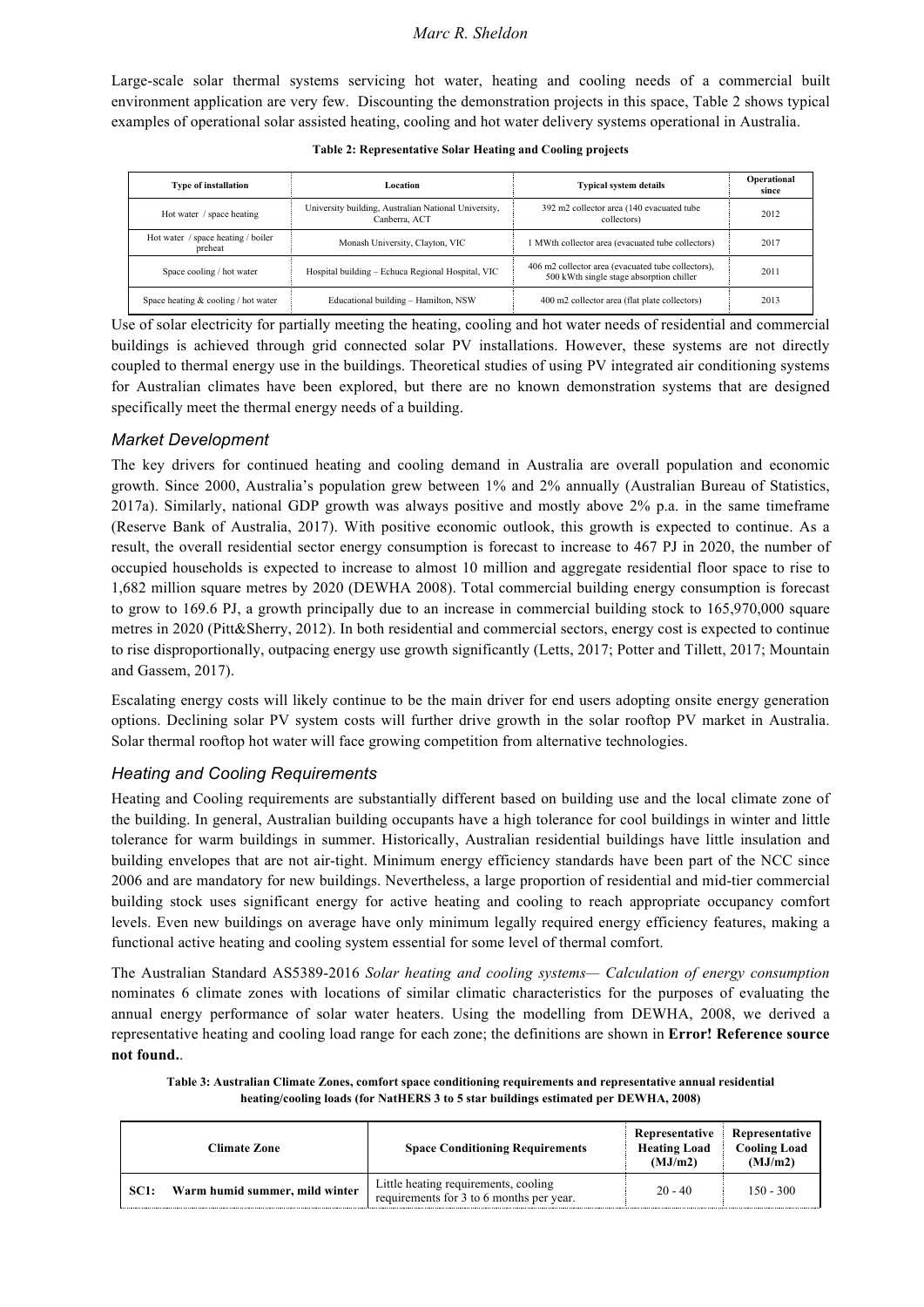*Marc R. Sheldon*

| SC2:        | Hot dry summer, warm winter          | Heating requirements for 1 to 2 months, cooling<br>requirements for 3 to 6 months per year. | $50 - 150$ | $150 - 300$ |
|-------------|--------------------------------------|---------------------------------------------------------------------------------------------|------------|-------------|
| SC3:        | Warm temperate                       | Heating requirements for 1 to 2 months, cooling<br>requirements for 1 to 2 months per year. | 50 - 180   | $45 - 150$  |
| SC4:        | Mild temperate                       | Heating requirements for 3 to 5 months, cooling<br>requirements for 1 to 2 months per year. | 280 - 360  | $30 - 50$   |
| <b>SC5:</b> | Cool temperate to Alpine climate     | Predominant heating requirements, with heating<br>needs for 8+ months per year.             | 450 - 570  | $15 - 40$   |
| SC6:        | High humidity summer, warm<br>winter | Predominant cooling requirements for most of<br>the year.                                   |            | $400 - 570$ |

Note that climate zone SC6 and SC1 have monsoonal weather patterns, with notable overcast and precipitation during the summer months. For climate zones SC1, SC3 and SC6 the average annual latent load is significantly higher than in the other climate zones. Figure 1 depicts the distribution of the climate zones in Australia. Licensed to Coolgaia Pty Ltd on 14-Sep-2017. 1 user personal license only for internal use documents per mitted. .<br>n



Figure 1: Climate Zones in Australia as per AS5389-2016

## Regulatory and other support measures

In line with other countries, Australia introduced several measures to make renewable energy use more affordable. These include state-by-state feed-in tariffs with a subsidised fixed rate for all small-scale renewable energy producers based on the energy fed back to the grid from sources such as solar or wind. All attractive state feed-in tariffs for new installations have been discontinued between 2011 and 2015. There is no current nationalised feedin tariff, prompting consumers to self-consume onsite generated power.

The federal government also introduced a solar rebate scheme to encourage installation of these systems. The **Renewable Energy Target (RET)** is national government scheme designed to reduce emissions of greenhouse gases in the electricity sector and encourage additional generation of electricity from sustainable and renewable sources. It provides both large-scale generation certificates (LGC) for large-scale power stations and **small-scale technology certificates (STC)** for owners of small-scale systems. Certificates are then purchased by electricity retailers and submitted to the CER to meet the retailers' legal obligations under the Renewable Energy Target. Small-scale technology certificates are created based on the estimated amount of electricity a system produces or replaces (that is, electricity from non-renewable sources) over the life of the renewable energy system.

The **Clean Energy Finance Corporation (CEFC)** is a statutory authority established by the Australian Government under the Clean Energy Finance Corporation Act 2012. It acts as a specialist clean energy financier, investing with commercial rigour to increase the flow of finance into renewable energy, energy efficiency and low emissions technologies. Its investment portfolio ranges from large-scale solar and wind farms to technologyspecific research and development activities.

Additionally, there are several national and state programs that encourage energy efficiency in buildings. None of them explicitly nominate the use of renewable energy solutions, but onsite renewable energy generation is an accepted tool to help in improving energy efficiency as per these programs.

On a federal level, the **National Construction Code (NCC) Volume 1, Section J** defines energy efficiency requirements for commercial buildings (class 3 to 9). While it is a national code, it is individually modified and enforced by state law. Section J and the remainder of the NCC mention solar and other renewable energy generation systems only in passing and do not mandate their use. The **National House Energy Ratings Scheme (NatHERS)** is aimed at promoting energy efficiency in residential buildings. A software tool uses defined building characteristics (i.e. climate zone, orientation, building materials etc.) to estimate its annual energy use. Under NCC energy efficiency provisions, every new home or renovation needs to have at least a 6-star NatHERS rating.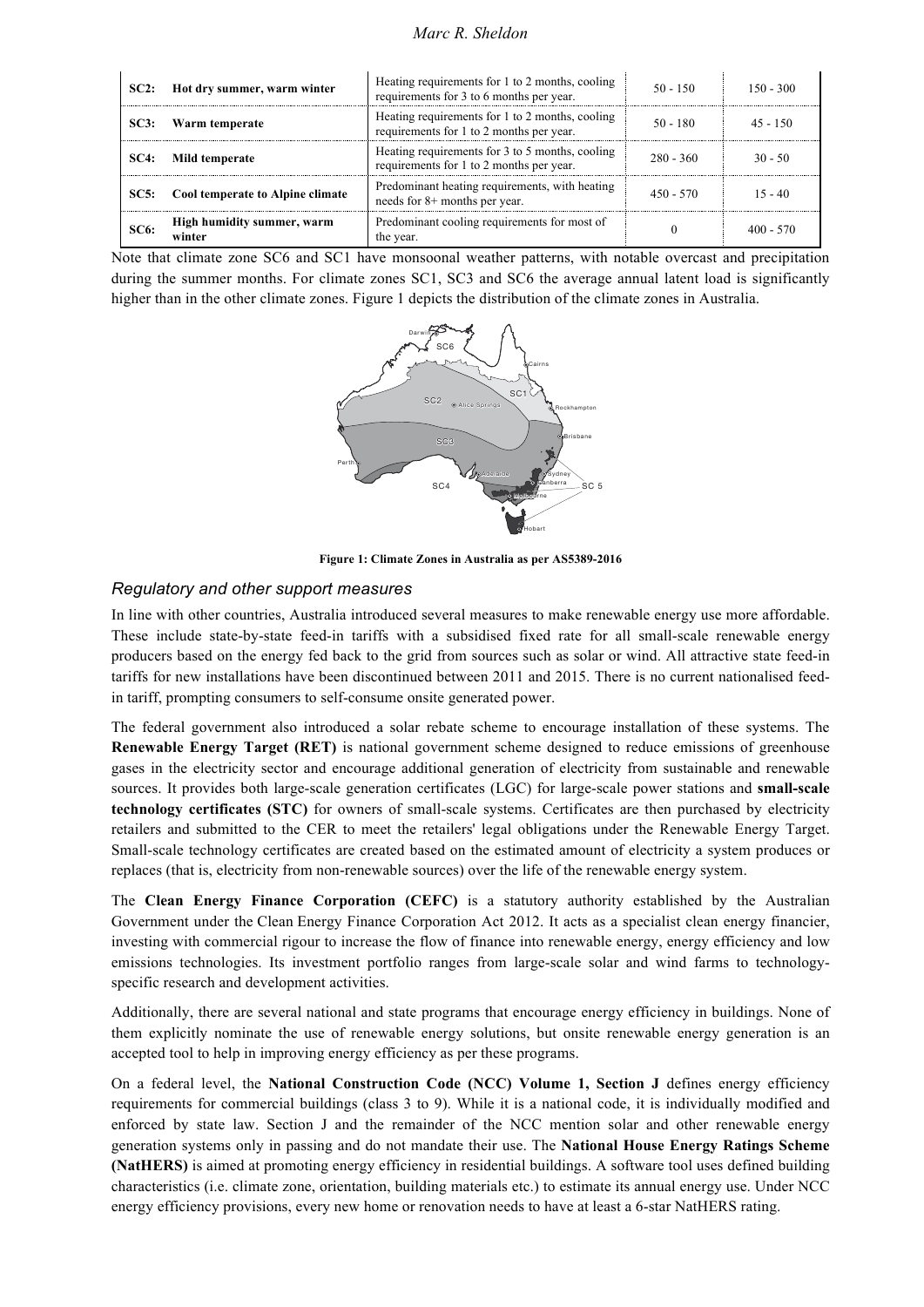The **National Australian Built Environment Rating System (NABERS)** is a national rating system that measures the environmental performance of Australian commercial buildings and tenancies. It rates buildings according to their measured operational performance over the preceding year pertaining to energy and water use, waste handling and indoor environment. Research suggests that offices with high NABERS Energy ratings tend to offer higher investment returns, whilst offices with low NABERS Energy ratings tend to offer lower investment returns (Slow, 2013).

Relying very much on NABERS is the 2010 **Building Energy Efficiency Disclosure (BEED)** Act, which requires anyone selling or leasing office buildings or space greater than 1,000 m2 to obtain a Building Energy Efficiency Certificate (BEEC). BEECs are only valid for 12 months and include a NABERS Energy for offices star rating. The program, called **Commercial Building Disclosure (CBD)**, aims to improve the energy efficiency of Australia's large office buildings and to ensure prospective buyers and tenants are informed. Since inception, more than 72% of the Australian national office market has received an energy rating (McMahon, 2016). Buildings with at least two consecutive NABERS Energy ratings, demonstrated an average reduction in energy use of 8.7% and a reduction in greenhouse gas emissions of 11.5% (Ernst & Young, 2015). A similar program for the federal government is the **Energy Efficiency in Government Operations (EEGO)** Policy, which aims to reduce the energy consumption of government operations with emphasis on building energy efficiency. EEGO mandates the use of Green Lease Schedules (GLS) to form part of lease documentation (or MOUs where the Government owns the building). GLS are designed to ensure that buildings are operated at the required level of energy efficiency, including a required minimum 4.5 stars NABERS Energy for Based Building rating. Contractual language in the GLS is usually coached in "best effort" terms, with little recourse for the tenant in case of a breach of the energy efficiency terms. All state governments in Australia except for Tasmania have similar requirements, at minimum 4.5 stars NABERS Energy for offices rating for all new buildings and fitouts and at minimum 3.5 stars for existing buildings and fitouts.

In addition, some states and municipal governments provide local incentives and funding schemes to drive building energy efficiency and the use of renewable energies. Amongst these are Environmental Upgrade Agreements (EUAs) in New South Wales and in Melbourne – called 1,200 Buildings in Victoria, the Energy Savings Scheme in New South Wales, Victorian Energy Upgrade, ACTSmart Business Energy and Water Program in Canberra, Energy Savers in Queensland and the South Australian Energy Productivity Program. Furthermore, most state electricity utilities have programs with funding for provable peak demand reduction projects, demand management projects and renewable energy buyback schemes. The extent and funding depth varies with each project; Energex offers up to \$185 per kW peak demand savings in select supply areas (Energex, 2017).

Outside of government measures, the Green Building Council of Australia (GBCA) manages the **Green Star** rating system, a voluntary sustainability rating system for buildings in Australia. It assesses the sustainability of building projects at all stages of the life cycle. Ratings can be achieved in the planning phase for communities, during design, construction or fit out of buildings, or during the ongoing operational phase and range from one star (minimum practice) to three star (good practice) and six star (world leadership). Energy-efficiency outcomes for Green Star rated buildings are good with 66% less electricity use and 62% fewer greenhouse gas emissions than average Australian buildings (Green Building Council of Australia, 2013), the rated buildings tend to be Premium and Grade A buildings (Ernst & Young, 2015), with limited investment going to the mid-tier market. This market makes up more 50% of the Australian commercial office stock (Ernst & Young, 2015) and is typically comprised predominantly of smaller buildings, often better suited for solar energy use due to a larger proportion of roof space to lettable floor space.

**AS5389-2016** (draft) is another initiative to encourage adoption of solar heating and cooling systems in buildings. This draft standard provides an approach for estimating energy consumption of solar heating and cooling systems for receiving government support such as STCs.

Australia ratified the Paris climate agreement committing to achieve 26–28% reduction in greenhouse gas emissions below 2005 levels by 2030. CSIRO's low emissions technology roadmap advocates fuel switching as one of the options to achieve deep cuts in emissions from the built environment that can help in achieving the 2030 emission reduction targets. In the context of the RET being phased out by 2030, an alternate policy landscape to specifically encourage renewable energy use in the built environment is unclear.

## **3. Market Barriers / Challenges**

The authors of this paper interviewed various stakeholders related to the use of solar heating and cooling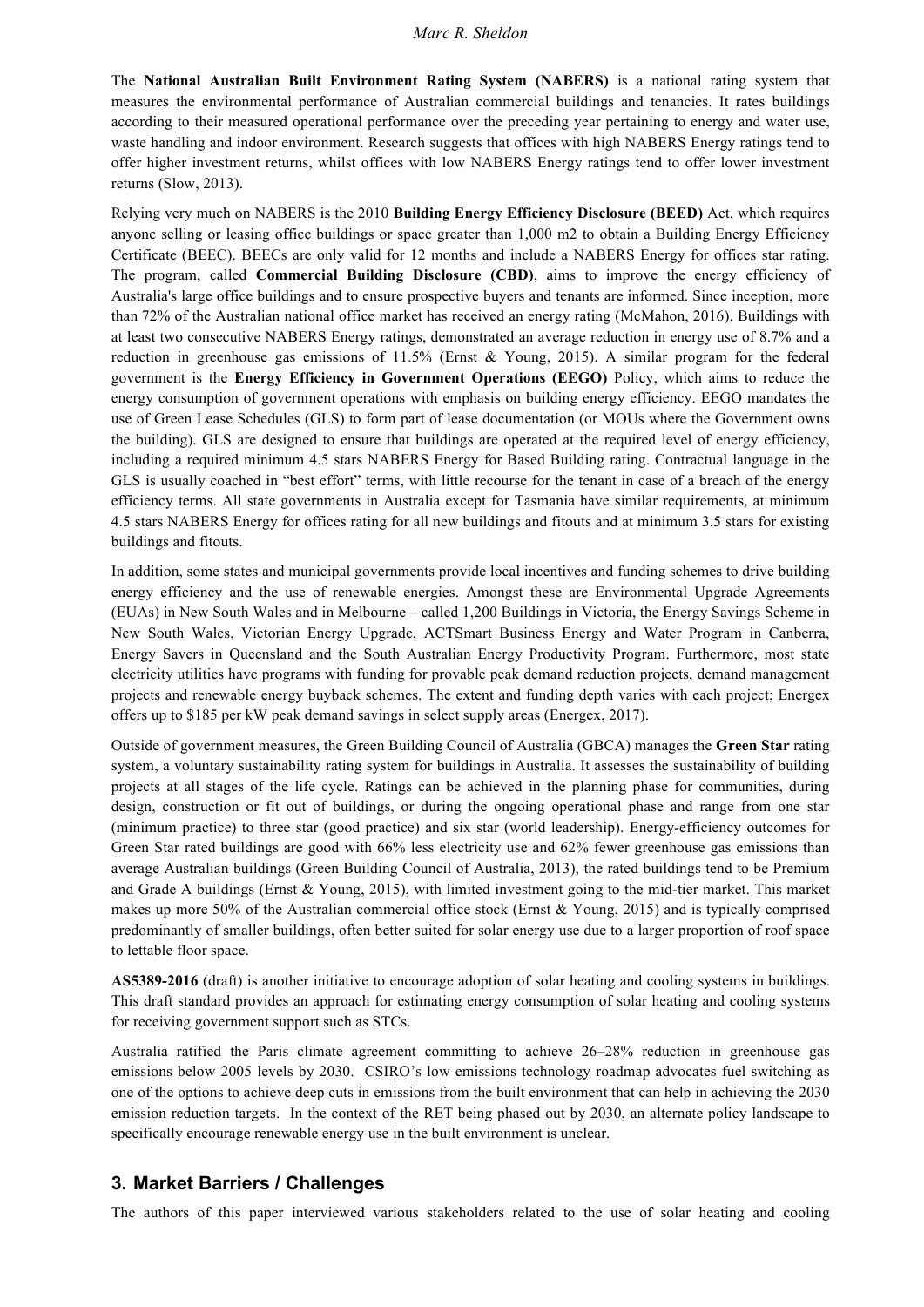technologies in the built environment. This included representatives from the building industry, solar equipment manufacturers, HVAC contractors, consultants and entities dealing with regulatory bodies. A summary of findings from these discussions are provided below.

### *Initial Cost*

Due to Australia's small market size, local production of complex solar heating and cooling components is limited. Importing such equipment results in a relatively large logistics costs due to the distance from the manufacturing countries. This is further exacerbated by limited experience of consulting engineers, contractors and installers with new, custom designed SHC installations. To mitigate potential risks, these projects are often quoted with high risk margins that make them financially nonviable.

A necessary optimisation or retrofit of a heating or cooling delivery system is often fruitful ground for the introduction of renewable energy systems. While a suitable SHC application with attractive payback periods might be a good fit, consultants and system designers often lack the required knowledge and resources (e.g. a design and optimisation tool) to help them identify such introduction opportunities.

Stakeholders are often not aware of appropriate local, regional or federal energy efficiency programs as outlined above. Bureaucratic hurdles to participate in these programs can also be too onerous for the program to be useful, resulting in unused funds which could offset some of the high initial costs.

### *Lack of awareness of benefits & unrealistic expectations*

While there is strong general interest in renewable energy technologies, most of the stakeholders including architects, engineers and building owners do not have sufficient information on capabilities and benefits of solar generated thermal energy and its use in the built environment. Consequently, SHC solutions are either not considered for a project, or poorly planned and designed. These badly designed and commissioned systems bring a negative reputation to the technology, further limiting market growth.

Unrealistic expectations also bring negative reputation to the technology. These expectations range from an expected payback of less than two years, delivery of complete comfort during all periods of the day to maintenance free operation and more. Oftentimes the end-users would not have had similar expectations on the incumbent technology and may be more forgiving for any performance deficiencies of the incumbent technology.

#### *Inexperienced and untrained consultants and trade*

SHC systems are not covered in the standard training repertoire of architects, engineers and installers. As a result, a commercial building may be designed such that any inclusion of SHC technologies may result in expensive variations or site preparation costs. This is compounded by the limited number of component suppliers and installers.

Consultant fee models are often predicated on providing standard systems design with only small variations. The business model does not allow for providing a bespoke solution capable of leveraging SHC technology for the best outcome. In addition, most engineers and installers are unsure of the correct use of the technology and inflate the costing of the project to tackle "unknown" risks.

## *Technical and financial risks*

Project owners are often worried about the risks associated with SHC technology installations. These risks can be related to performance, maintenance or the commercial benefits. Negative risk perception is fueled by the lack of suitable local reference installations and access to historical data. Badly designed and underperforming SHC deployments add to this perception. Finally, specialized international SHC vendors often approach the Australian market with insufficient focus and funds, partnering with small, local companies for commercial representation. These small companies do not have the reliability of major vendors, resulting in real execution risk with the associated risk of losing warranty and maintenance options if such a small company were to change direction or enter liquidation.

## *Split Incentives*

Not unique to solar generated thermal energy systems, split incentives are a barrier to the high initial deployment cost of any energy efficiency measures in buildings. So far, the additional capital cost of an SHC installation is not always offset by a commensurate increase in sales or lease price. The tenant or final building operator would reap the rewards of the efficiency measure and the entity making the capital investment would have foregone possible higher profits. Given the higher initial cost of SHC systems, split incentives result in landlords often not not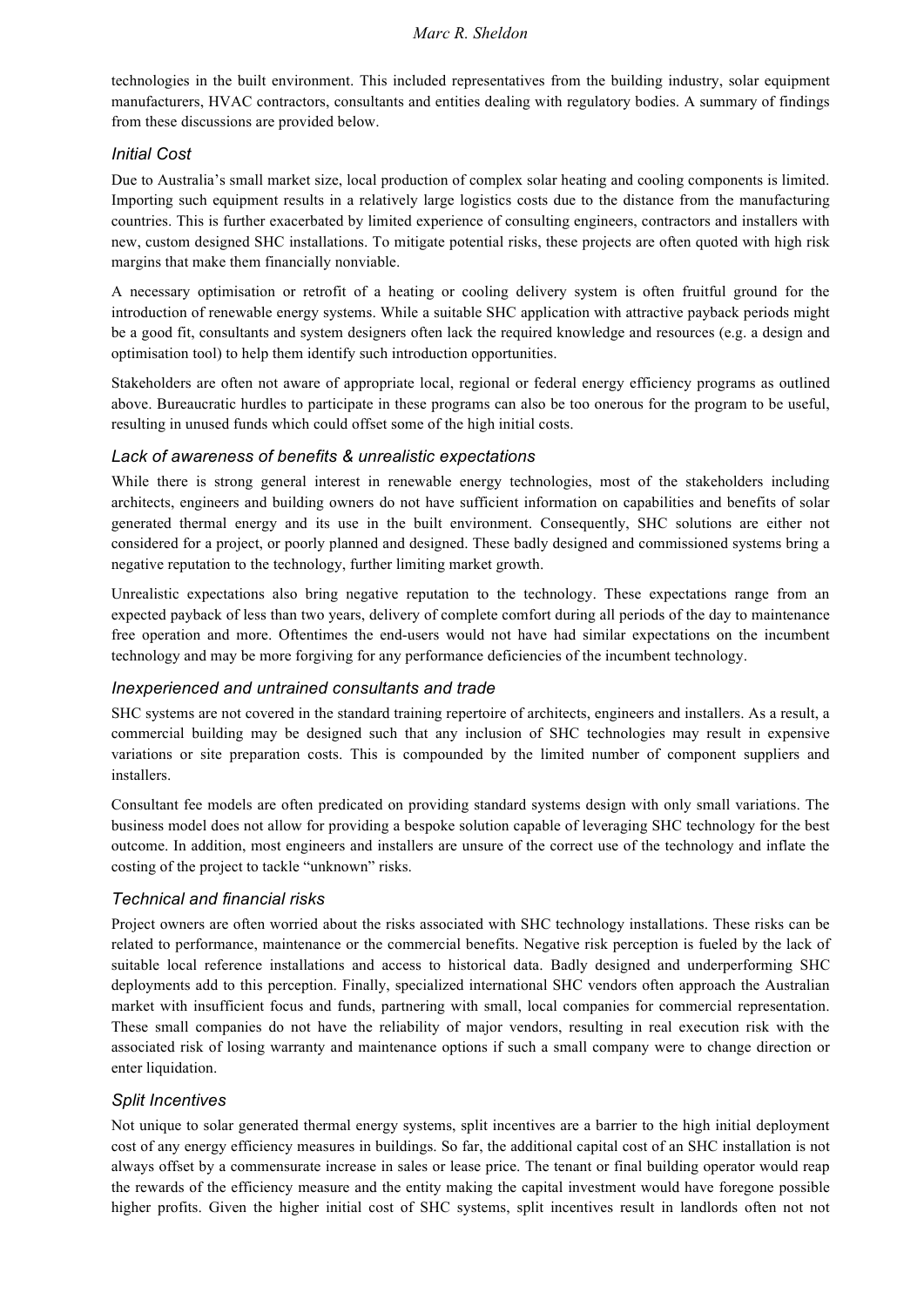motivated to install such systems in their buildings.

## *Alternative Technology advancements*

New technology innovations disrupt the current technology development and diminish the unique benefits provided by solar thermal heating and cooling solutions. An example is the slowdown in the rooftop solar thermal market due to the decline of PV prices. In residential applications, home owners often prefer a single solar energy collection technology meeting their energy needs rather than dealing with two sets of system installers and technologies. The potentially higher installation cost (labour) of a solar thermal system could be the further differentiator between the installed cost of a solar PV system and a solar thermal system. More disruption potential can be expected from the maturing of electrical storage (so that it becomes competitive with thermal storage) and a potential reduction in price of high efficiency heat pump systems.

# **4. Opportunities**

Solar thermal generated energy for active use in the built environment is available in several forms:

- Solar Thermal driven Absorption/Adsorption Chillers using heat from solar thermal collectors (flat plate, evacuated tube, concentrating) to drive absorption chillers (LiBr/Water, NH3/Water, Zeolite/Water, Silica Gel/Water etc.)
- Solar Thermal driven Desiccant Chillers using heat from solar thermal collectors (flat plate, evacuated tube, concentrating) to drive desiccant chillers (solid or liquid)
- Solar Thermal Heating Hot Water and/or Domestic Hot Water using heat from solar thermal collectors (flat plate, evacuated tube, concentrating) to generate hot water, either for heating hot water (HHW) or for domestic hot water (DHW)
- Solar PV assisted high-efficiency chillers using electricity generated from solar PV to drive highefficiency chillers
- Solar PV assisted high-efficiency heat pump using electricity generated from solar PV to drive highefficiency heat pumps to generate HHW or DHW

Ongoing research has been conducted into the cost comparison of solar thermal, solar PV assisted thermal energy generation and conventional heating and cooling. The more rapid change in PV pricing as compared to the components of solar thermal cooling systems make PV-assisted cooling systems increasingly viable alternatives to solar thermal cooling and substantially improve the financials of a deployed system (Otanicar et al, 2012; Kohlenbach and Dennis, 2010; Greenaway and Kohlenbach, 2016). As current representative residential electricity prices continue increasing, the financial performance and ROI of both solar thermal and solar PV-assisted cooling systems will also become more attractive.

Small-scale solar thermal HHW and DHW systems compare well financially to gas or standard heat-pump systems. Solar PV-assisted high-efficiency heat pumps (Mayekawa, 2017; Sanden, 2017) provide a very competitive alternative for HHW and DHW systems, even for medium-sized HHW and DHW requirements. In medium-sized and larger deployments, solar thermal HHW and DHW systems are also financially attractive (Witts, 2017).

Not all situations provide a good fit for solar thermal generated energy. Smaller-scale deployments result in a disproportionately expensive solar thermal driven cooling system. For cooling needs of 20 kWth or less and standard residential or commercial office requirements, there are few criteria to make such a system costcompetitive with a small-scale split system air conditioner or a solar PV-assisted split system air conditioner.

Beyond the need for sufficient annual solar radiation, the essential criteria for the fit of solar generated thermal energy to a buildings heating and cooling needs are:

- Appropriately located available roof space
- Diurnal load match (more than 50% of thermal energy used should be during average daytime hours)
- Annual combined thermal needs (heating in winter, cooling in summer) or significant all-year heating or cooling needs, overall more than 200  $MJ/m^2/a$
- Combined domestic hot water and heating/cooling loads to maximise utilisation

For the purposes of this analysis, we used building classifications following those of the Australian National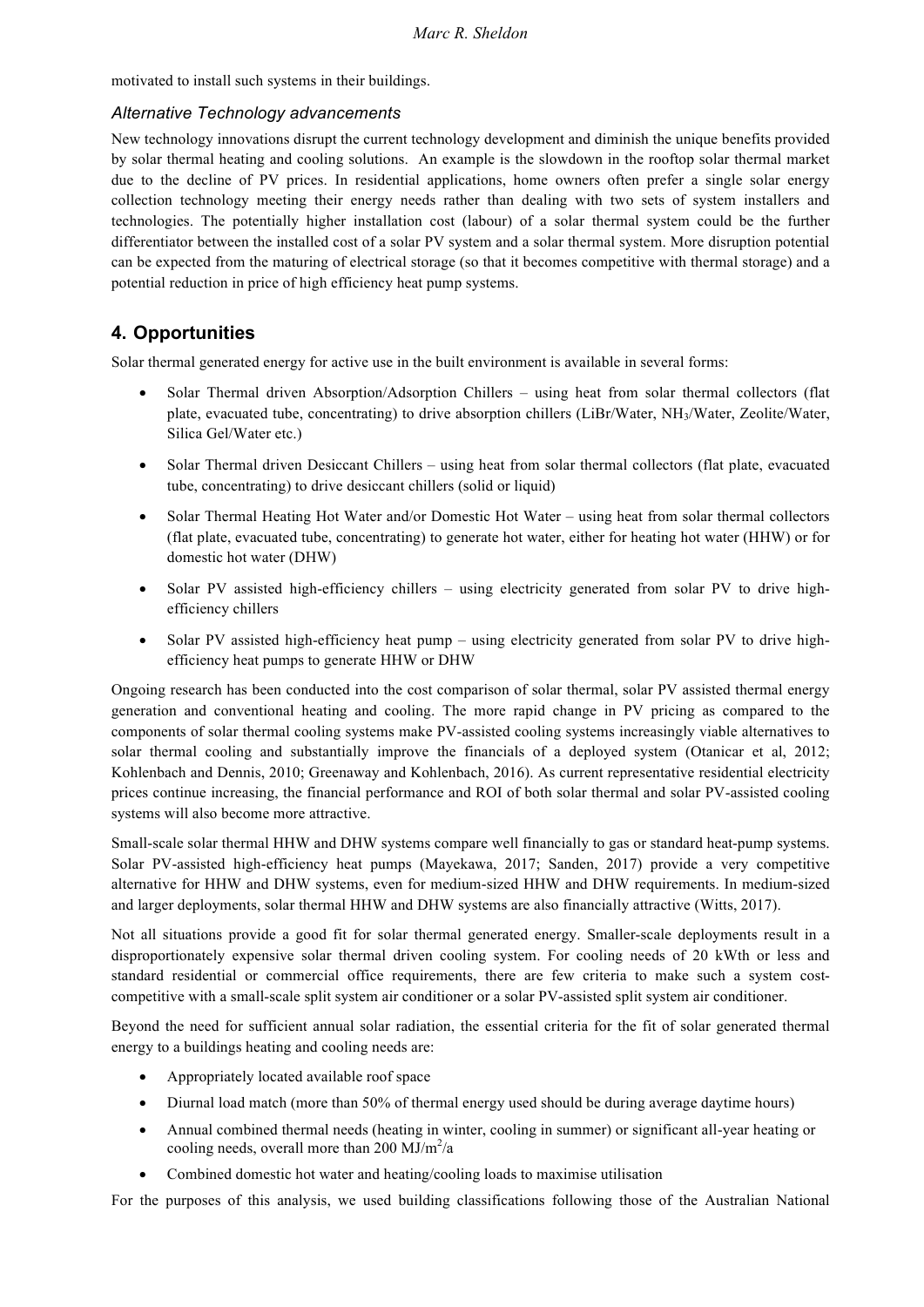#### Construction Code (NCC).

Table 4 summarises the findings, highlighting cost-efficient suitability for solar thermal energy use for providing heating, cooling and domestic hot water by colour; comfort tolerance was classified as the willingness of the building occupants to tolerate building temperatures marginally outside the generally accepted temperature set points of 21°C to 24°C. Green symbolises a good fit, orange an average fit and red highlights a likely bad fit.

#### **Table 4: Australian Built Environment, space conditioning, hot water requirements and market information (estimated as per DEWHA, 2008; Pitt&Sherry, 2012; Goldsworthy and Sethuvenkatraman, 2016)**

|                                                              |                          |                  |                                              |                                                 |                                                 |                                                 |                                   |                           | Retail          |                                                   |                                     |
|--------------------------------------------------------------|--------------------------|------------------|----------------------------------------------|-------------------------------------------------|-------------------------------------------------|-------------------------------------------------|-----------------------------------|---------------------------|-----------------|---------------------------------------------------|-------------------------------------|
| <b>Application</b>                                           | <b>Residential</b>       | School           | <b>Universities</b><br>& VET                 | Office                                          | Public<br>buildings                             | Hotel                                           | <b>Restaurant</b>                 | Super-<br>market          | Retail<br>strip | Shopping<br>centres,<br>excl.<br>super-<br>market | Hospital                            |
| <b>Typical</b><br>operating hours                            | 24 hours                 | 9am-3pm          | 8am-9pm                                      | 8am-5pm                                         | $9am -$<br>5pm                                  | 24 hours                                        | $8am-10pm$<br>24 hours<br>(chain) | $7am-10pm$                | 8:30am-<br>6pm  | 8:30am-<br>6pm                                    | 24 hours                            |
| <b>Operating days</b>                                        | $50 - 100$               | 200              | 240                                          | 240                                             | 240                                             | 365                                             | 310-360                           | 360                       | 310             | 360                                               | 365                                 |
| Comfort<br>tolerance                                         | Low                      | High             | <b>Medium</b>                                | Low                                             | Low                                             | Low                                             | Medium                            | Medium                    | Medium          | Medium                                            | Low                                 |
| Indicative<br>capacity range                                 | 2 to 15kW                | 5 to 50kW        | 50 <sub>to</sub><br>500 <sub>k</sub> W       | 5 <sub>to</sub><br>500 <sub>k</sub> W           | 30 <sub>to</sub><br>500 <sub>k</sub> W          | 100 <sub>k</sub> W to<br>1MW                    | 10 to 50kW                        | 50 <sub>to</sub><br>200kW | 10 to<br>30kW   | 100kW to<br>1MW                                   | 100kW to<br>1MW                     |
| <b>Relative hot</b><br>water use                             | High                     | Low              | Low                                          | Low                                             | Low                                             | High                                            | High                              | Medium                    | Low             | Low                                               | High                                |
| Fresh air<br>requirement                                     | Low                      | High             | High                                         | Low                                             | Medium                                          | Low                                             | High                              | Low                       | Low             | Low                                               | High                                |
| <b>Latent</b> load                                           | Average                  | Above<br>average | Average                                      | Average                                         | Average                                         | Average                                         | Above<br>average                  | Average                   | Average         | Average                                           | Above<br>average                    |
| <b>National HVAC</b><br>energy use<br>(PJ/a)                 | 192                      | 0.8              | 5.5                                          | 27.6                                            | 1.1                                             | 8.3                                             | NA                                | <b>NA</b>                 | NA              | <b>NA</b>                                         | 9.9                                 |
| <b>HVAC</b> energy<br>intensity<br>(MJ/m <sup>2</sup> /a)    | 115                      | < 18             | 180, 440                                     | 380                                             | 300-550                                         | 690                                             | NA                                | <b>NA</b>                 | NA              | NA                                                | 680                                 |
| <b>Current stock</b><br>size (number /<br>$(000 \text{ m2})$ | 8,452,743 /<br>1,564,000 | 9,414/<br>44,023 | 4,585 /<br>18,571                            | NA/<br>43,403                                   | 3010                                            | 4,445 /<br>11,787                               | 13,987/<br><b>NA</b>              | 1.891/NA                  |                 | 346,704 / 22,599                                  | 1.322/<br>13,984                    |
| Incumbent<br>technology                                      | AC, Split                | AC, Split        | AC, Ducted<br>/ Package,<br>Central<br>plant | AC.<br>Ducted /<br>Package,<br>Central<br>plant | AC.<br>Ducted /<br>Package,<br>Central<br>plant | AC,<br>Ducted /<br>Package,<br>Central<br>plant | AC, Split,<br>Ducted /<br>Package | AC. Ducted<br>/ Package   |                 | AC, Split, Ducted /<br>Package                    | AC.<br>Ducted /<br>Central<br>plant |
| <b>Complexity of</b><br>incumbent<br>technology              | Low                      | Low              | Medium                                       | Medium                                          | Medium                                          | Medium                                          | Low to<br>Medium                  | Medium                    | Low             | Medium to<br>High                                 | High                                |

In a country the size of Australia, climate Zones are a vital decision criteria to deploy a system using solar generated thermal energy, i.e. monsoonal high cloud cover during summer months in SC1 (and parts of SC6) is likely to result in low solar yield. Similarly, solar heat driven desiccant chillers will have limited value in SC2 because of predominantly arid summers.

Every project is different and requires specific adjustment. Nevertheless, in addition to the above essential criteria for deploying solar generated thermal energy systems in Australia we believe sizeable opportunities exist with deployments outlined in Table  $5<sup>1</sup>$ .

| Table 5: Opportunities for deployment of solar generated thermal energy systems in the built environment in Australia |  |  |  |  |  |
|-----------------------------------------------------------------------------------------------------------------------|--|--|--|--|--|
|-----------------------------------------------------------------------------------------------------------------------|--|--|--|--|--|

|                 | <b>Climate Zone</b> | <b>Residential</b> | School                           | <b>Universities</b><br>& VET          | Office                              | Public<br>buildings                                            | Hotel                                            | Restaurant                   | Retail                              | Hospital                     |
|-----------------|---------------------|--------------------|----------------------------------|---------------------------------------|-------------------------------------|----------------------------------------------------------------|--------------------------------------------------|------------------------------|-------------------------------------|------------------------------|
|                 | Heat                | ▲▲                 | $\bigstar$ / $\blacktriangle$    |                                       |                                     |                                                                | AAA/<br>$***$                                    | $(\triangle / \triangle )^2$ |                                     | $+ + +$<br><b>AAA</b>        |
| SC1             | Cool                | ΔΔ                 | Δ<br>$(\diamondsuit)^3$          | $\infty$<br>$(\triangle \triangle)^4$ | $\Box$<br>$(\triangle \triangle)^4$ | $\Box$ Box<br>$\Diamond \Diamond$<br>$(\triangle \triangle)^4$ | $\Box / \Diamond /$<br>$(\triangle \triangle)^4$ | $(\triangle)^2$              | $\Box$<br>$(\triangle \triangle)^4$ | $\diamond \diamond \diamond$ |
| SC <sub>2</sub> | Heat                | AA.                | $\bigstar$ / $\blacksquare$<br>▴ | п.                                    | п.                                  | п.                                                             | AAA/<br>$***$                                    | $(\triangle / \triangle )^2$ |                                     | $+ + +$<br><b>AAA</b>        |

<sup>&</sup>lt;sup>1</sup> Solar generated thermal energy use in SC6 will need to be evaluated on a case-by-case basis and will likely represent marginal cases

<sup>2</sup> Not a good diurnal load match; for worthwhile deployments, requires daytime usage.

<sup>&</sup>lt;sup>3</sup> Dependent on fresh air requirements and latent load

<sup>&</sup>lt;sup>4</sup> For smaller deployments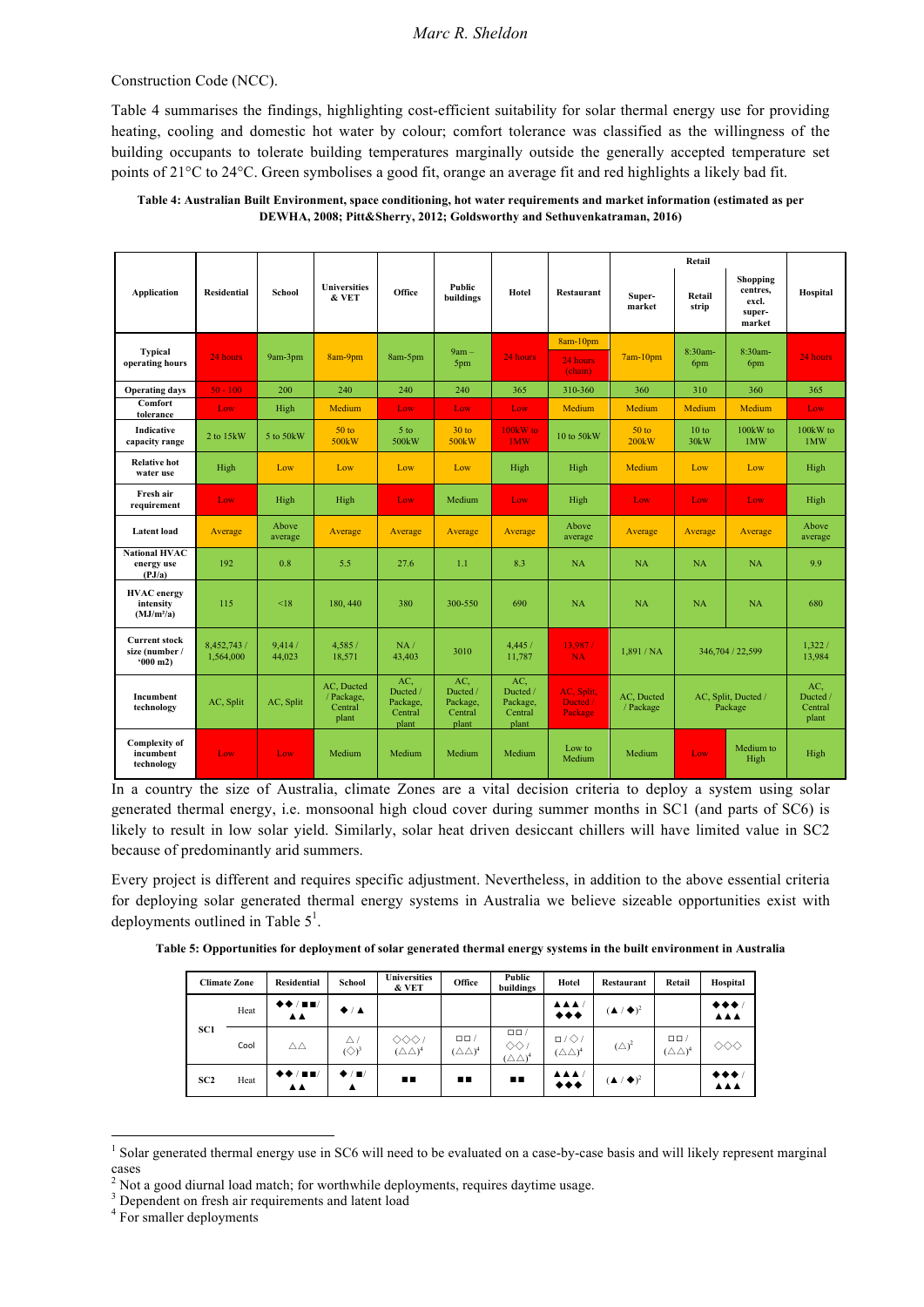|                 | Cool | $\triangle\triangle$                      | Δ                                                 | $(\triangle \triangle)^4$                                         | $\Box$ Box /<br>$(\triangle \triangle)^4$ | $\Box \Box$<br>$\Diamond \Diamond$ /<br>$(\triangle \triangle)^4$                   | $\Box / \Diamond /$<br>$(\triangle \triangle)^4$ | $(\triangle)^2$                                               |                                              |                                                                    |
|-----------------|------|-------------------------------------------|---------------------------------------------------|-------------------------------------------------------------------|-------------------------------------------|-------------------------------------------------------------------------------------|--------------------------------------------------|---------------------------------------------------------------|----------------------------------------------|--------------------------------------------------------------------|
| SC3             | Heat | $\blacksquare$<br><b>AA</b>               | $\bigstar$ / $\blacksquare$ /<br>$\blacktriangle$ | $($ $\blacksquare$ $\blacksquare$ $)$                             | $($ $\blacksquare$ $\blacksquare$ $)$     | (III)                                                                               | A A A<br>◆◆◆<br>$/(\blacksquare \blacksquare)^1$ | $(\triangle / \triangle / )$<br>$\blacksquare$ ) <sup>2</sup> | $(\blacksquare \blacksquare)^1$              | ▸◆◆∥<br><b>AAA</b><br>$(\blacksquare \blacksquare \blacksquare)^1$ |
|                 | Cool | $\triangle \triangle$                     | $\bigtriangleup$ /<br>$(\diamondsuit)^3$          | $(\Diamond \Diamond \Diamond)^{1}$ /<br>$(\triangle \triangle)^4$ | $\Box$ Box<br>$(\triangle \triangle)^4$   | $\overline{\square \square }$<br>$\Diamond \Diamond$ /<br>$(\triangle \triangle)^4$ | $\Box / \Diamond /$<br>$(\triangle \triangle)^4$ | $(\triangle)^2$                                               | $(\Box \Box) /$<br>$(\triangle \triangle)^4$ | $(\diamondsuit \diamondsuit \diamondsuit$ <sup>1</sup>             |
| SC <sub>4</sub> | Heat | ◆/■■/<br><b>AA</b>                        | $\bigstar$ / $\blacksquare$ /<br>$\blacktriangle$ | $\blacksquare$                                                    | $($ <b>n n</b> $)$                        | $\blacksquare$<br>If $\blacksquare$                                                 | AAA/<br>***<br><b>TER</b>                        | $(\triangle / \triangle )$<br>$\blacksquare$ ) <sup>2</sup>   | $\blacksquare$                               | ◆◆◆/<br><b>AAA</b><br>                                             |
|                 | Cool | $\triangle\triangle$                      | $\triangle$                                       | $(\triangle \triangle)^4$                                         | $(\triangle \triangle)^4$                 | $(\triangle \triangle)^4$                                                           | $(\triangle \triangle)^4$                        | $(\triangle)^{2,4}$                                           |                                              |                                                                    |
| SC <sub>5</sub> | Heat | ◆◆/■■                                     | $\bullet$<br>$\blacksquare$                       | $\blacksquare$                                                    | $($ $\blacksquare$ $\blacksquare$ $)$     | п.                                                                                  | $\leftrightarrow$<br><b>D.D.</b>                 | $(\blacklozenge / \blacksquare)^2$                            | $\blacksquare$                               | $\leftrightarrow$<br>$\blacksquare$                                |
|                 | Cool |                                           |                                                   | $\Box / \triangle$                                                |                                           |                                                                                     |                                                  |                                                               |                                              | $\Box$                                                             |
|                 | Heat | $\blacksquare$<br>$\triangle$ $\triangle$ | $\bigstar$ / $\blacksquare$ /<br>$\blacktriangle$ |                                                                   |                                           |                                                                                     | <b>AAA/</b><br>$***$                             | $(\triangle / \triangle )^2$                                  |                                              | $\leftrightarrow\bullet\bullet$<br><b>AAA</b>                      |
| SC6             | Cool | $\triangle\triangle$                      | $\triangle$ /<br>$(\diamondsuit)^3$               | $\Diamond \Diamond \Diamond$ /<br>$(\triangle \triangle)^4$       | $(\triangle \triangle)^4$                 | $(\triangle \triangle)^4$                                                           | $(\triangle \triangle)^4$                        | $(\triangle)^{2,4}$                                           | $\Box \Box$<br>$(\triangle \triangle)^4$     | $\diamondsuit$                                                     |

▲: Solar Domestic Hot Water - solar PV, high efficiency heat pump, tank, optionally with reverse cycle air conditioner for space heating

◆: Solar Domestic Hot Water - solar thermal collectors, tank

■: Solar Heating and Domestic Hot Water - solar thermal collectors, tank

◻: Solar Thermal Cooling AB - solar thermal collectors, tank, thermal (absorption, adsorption) chiller

◇: Solar Thermal Cooling DES - solar thermal collectors, tank, desiccant systems

 $\bigtriangleup$ : Solar PV Cooling - solar PV, high efficiency vapour compression chiller

As solar energy is an intermittent energy source, backup and possibly storage will be needed to guarantee the intended service during all periods of the day in a year.

## **5. Recommendations**

To address the market barriers and enable local and international heating and cooling industry to better address the Australian market, we recommend a three-pronged approach:

| Regulate                                                  | <b>Support</b>                                                             | Inform                           |  |  |
|-----------------------------------------------------------|----------------------------------------------------------------------------|----------------------------------|--|--|
|                                                           | Environment Upgrade Agreements (EUA)                                       | Training/Knowledge dissemination |  |  |
| Standardisation / Best Practice design -<br>extend AS5389 | On-Bill Finance                                                            |                                  |  |  |
|                                                           | Energy Performance Contracts (EPCs) /<br>Energy Services Companies (ESCOs) | Pilot projects                   |  |  |

## *Regulate - Standardisation / Best Practice design*

We recommend a project for documenting global best practice for a modular design of a solar thermal heating/cooling system for use in Australia. It needs to provide for options for different collector technologies (flat plate, evacuated tube, concentrating), optional different chiller technologies (absorption / adsorption / desiccant / none), optional HHW and optional DHW systems. Integration into existing systems also needs to be addressed (i.e. utilising existing air handling units, providing boiler pre-heat etc.). Standardisation of solar thermal system design for a given application has the potential to address many of the barriers discussed above:

- Has the potential to lower the initial cost of the system by reducing the design and installation time.
- Increases confidence of various stakeholders in the value chain to move ahead with implementing solar thermal projects.
- Supports the development of components and equipment associated with the technology and helps in improving the availability of local components rather than importing.

This activity must be firmly supported by regulatory means that help in estimation of energy savings from the standardized designs. Extension of AS5389 to incorporate various solar heating and cooling technologies is one typical example. Additionally, efforts should be directed towards developing best practice design documents that can be used by installers (e.g. Master Plumbers' and Mechanical Services Association of Australia and Sustainability Victoria, 2009)

## *Support*

We believe there are various renewable energy support mechanisms already available for large scale utilisation.

 $<sup>1</sup>$  For parts of climate zone as per requirements</sup>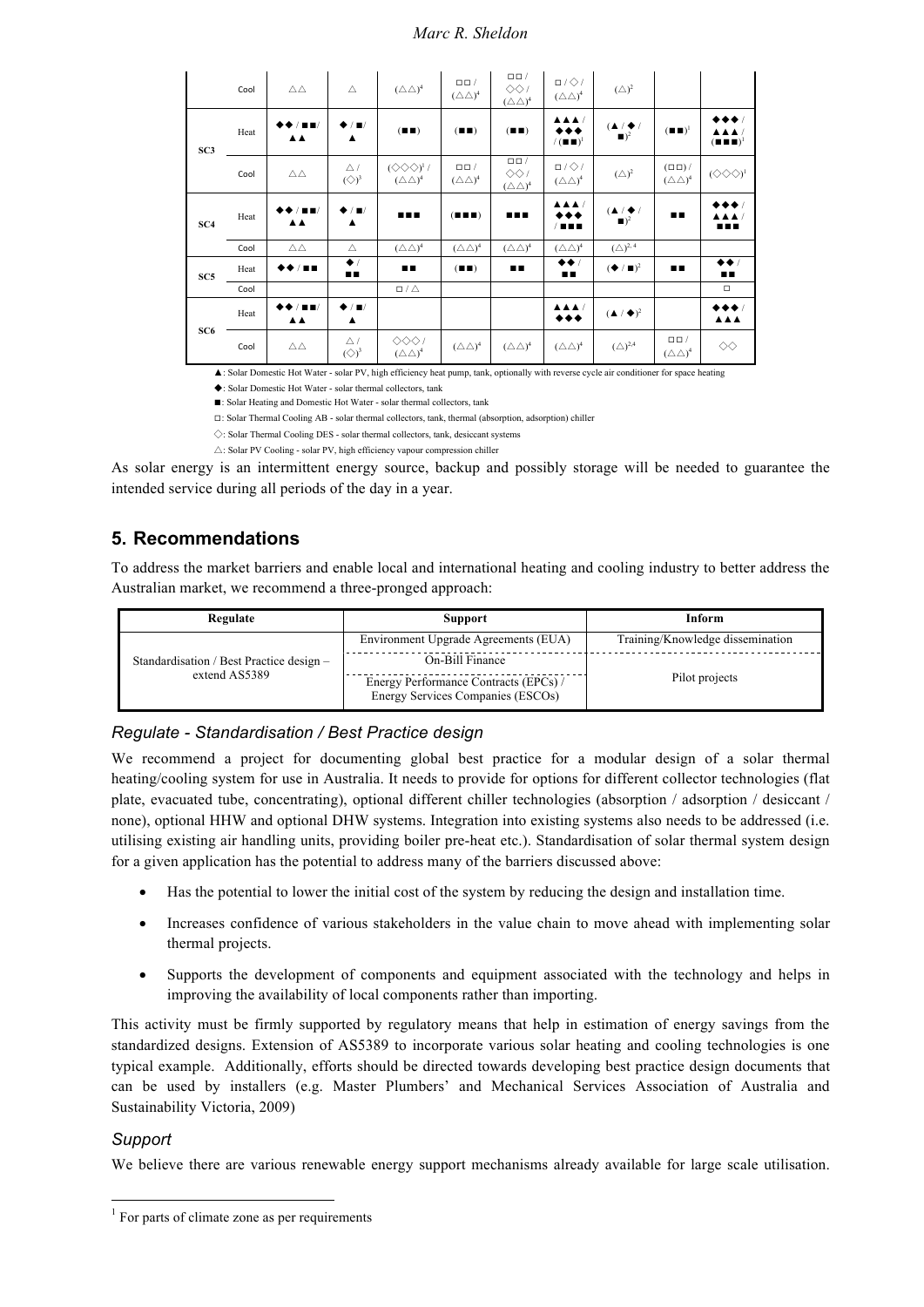However, some of the following approaches have been largely overlooked or not yet deployed consistently across Australia. We suggest a reinvigorated approach towards these policies.

## *Environmental Upgrade Agreement (EUA)*

An Environmental Upgrade Agreements (EUA) is a contractual agreement between a building owner, a finance provider and a local council. The building owner agrees to undertake environmental upgrades to their building and the finance provider agrees to advance capital to the building owner to fund the works. The money is repaid to the lender through council rates. This environmental upgrade charge is collected quarterly as a line item on top of the normal council rates. Once payments are completed, the building owner owns all capital equipment covered by the agreement, i.e. it is a balance sheet item.

As such it allows a building owner to access capital at a better rate over a longer term than a conventional bank loan. EUAs also allow some of the costs of the upgrade to be shared with tenants, where the tenant also benefits from the cost saving delivered by the upgrade. Furthermore, it minimizes financial risk to the lender, as the loan is attached to the land/property.

EUAs are currently only available in Victoria (Department of Energy, Land, Water and Planning, 2015) and New South Wales (Office of Environment & Heritage, 2016). Extending these agreements and consolidating their contractual structure, commercial and technical prerequisites based on the above best practice design would remove financial risk and at least partially address the problem of split incentives for retrofits of buildings.

#### *Support - On-Bill Finance*

On-bill financing is an alternative way of obtaining access to capital to fund building energy efficiency upgrades, where repayments are made through an electricity utility as part of the energy bill. The energy utility will typically aim to make the monthly payments equal to or less than the energy savings achieved through the upgrade works. Here as well, building owners can access capital at a better rate over a longer term than a conventional bank loan and costs can be shared with tenants, lowering financial risk and mitigating split incentives. In Australia, On-bill financing is currently offered by AGL and Origin Energy for medium to large customers only (Office of Environment & Heritage, 2016a). On completion of payments, the building owner owns all capital equipment covered by the contract, i.e. it is a balance sheet item. We recommend extending standard demand-management practices of all electricity utilities to include on-bill financing for solar generated thermal energy projects, adhering to the above standards and leveraging the best practice design to mitigate technical risk.

## *Support - Energy Performance Contracts (EPCs) / Energy Services Companies (ESCOs)*

Already established in Australia, Energy Performance Contracting (EPC) is when an Energy Service Company (ESCO) is engaged to improve the energy efficiency of a facility, with the guaranteed energy savings paying for the capital investment required to implement improvements. Under a performance contract for energy saving, the ESCO implements and operates the project and guarantees cost savings over an agreed term, lowering financial and technical risk. We recommend working with reputable national and international ESCOs to extend their offering to include solar generated thermal energy projects in Australia, leveraging EUAs, On-bill Financing and the best practice design. Quick wins could be had by integrating an ESCO-operated solar thermal component into a district cooling system such as the CitySmart Brisbane project.

### *Inform - Training/Knowledge dissemination*

Solar generated thermal heating and cooling technology and the relevant design and installation criteria need to be integrated into the standard University and Vocational Education and Training (VET) curriculum for architects, engineers and trades. To this end, the best practice design document needs to become part of the respective curricula and a continued professional development training program needs to be instituted in close cooperation with the relevant industry bodies (Australian Institute of Architects, Australian Institute of Refrigeration, Air Conditioning and Heating). Once implemented, it will reduce technical risk and facilitate that solar generated thermal heating and cooling systems can be designed, built, commissioned and operated by anyone in the industry.

#### *Inform – Pilot Projects*

Australia is not home to any commercial large-scale solar thermal cooling projects. We recommend using the outlined Regulate, Support and Inform recommendations to initiate showcase commercial solar generated thermal energy projects with the CEFC acting as a cornerstone investor working with proven national or international industry operators with appropriate and demonstrated experience. This includes adding solar thermal generated thermal energy options to district level heating/cooling infrastructure in early or late planning stages, such as the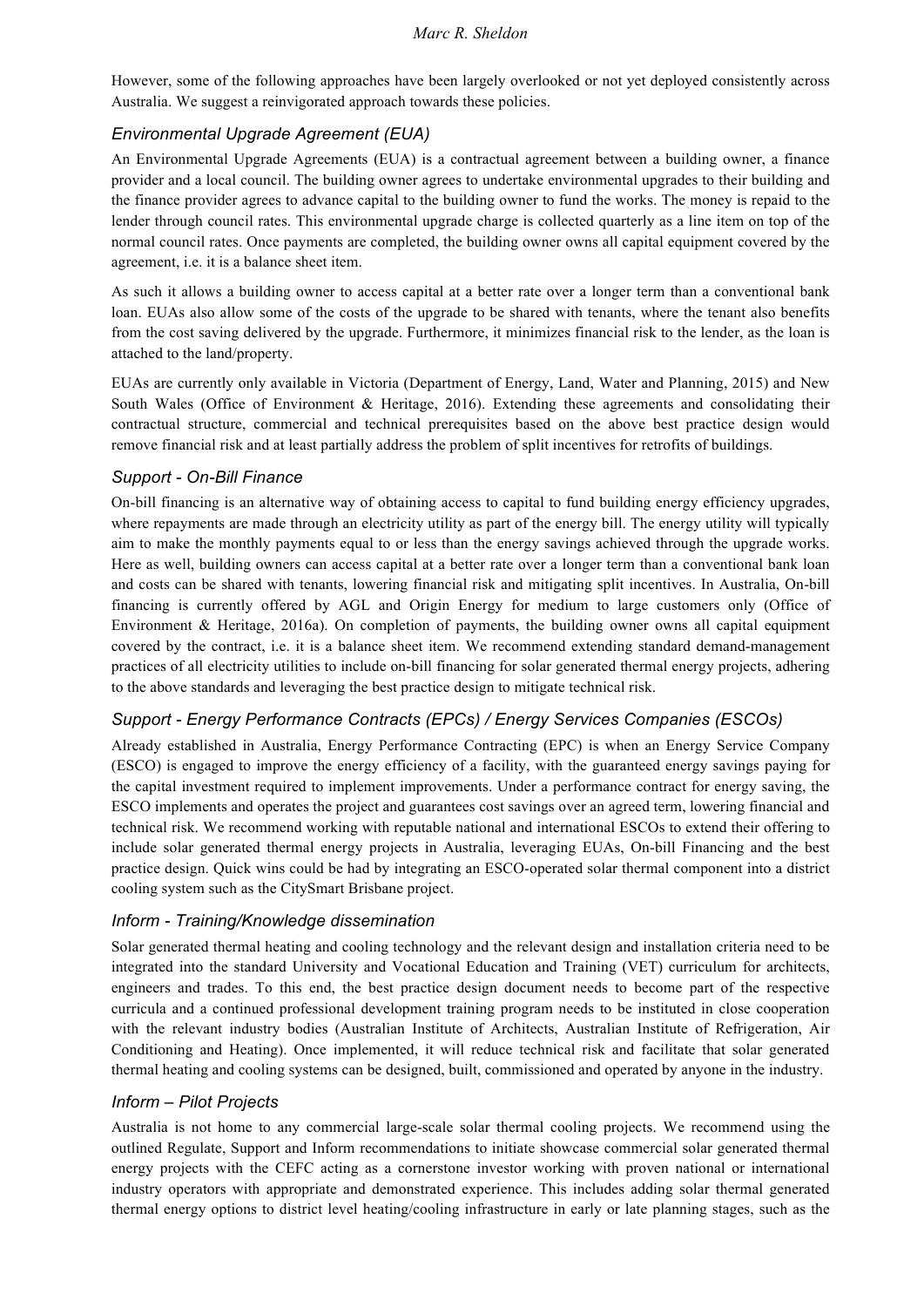district cooling system to service downtown Brisbane (Citysmart, 2016).

We believe that if acted upon soon, these recommendations will enable Australia to build a thriving local market for solar generated thermal energy systems, saving energy, greenhouse gases and money for all stakeholders in its built environment.

## **6. Acknowledgments**

The authors wish to acknowledge the Australian Renewable Energy Agency (ARENA) for funds received through the Promoting Use of Solar Cooling and Heating in Australia (PUSCH) project.

## **7. References**

Australian Bureau of Statistics, 2017. 2016 Census Quick Stats, Retrieved from http://www.censusdata.abs.gov.au/census\_services/getproduct/census/2016/quickstat/036

Australian Bureau of Statistics, 2017a. 3101.0 - Australian Demographic Statistics, Mar 2017, Retrieved from http://www.abs.gov.au/ausstats/abs@.nsf/Latestproducts/3101.0Main%20Features15Mar%202017?opendocument &tabname=Summary&prodno=3101.0&issue=Mar%202017&num=&view=

Australian Energy Council, 2016. Factsheet Renewable Energy in Australia, Retrieved from https://www.energycouncil.com.au/media/1318/2016-06-23\_aec-renewables-fact-sheet.pdf

Australian Energy Council, 2017. Solar Report, March 2017, Retrieved from https://www.energycouncil.com.au/media/7687/australian-energy-council-solar-report\_march-2017.pdf

Australian PV Institute, 2017. Large-Scale PV Systems, Retrieved from http://pv-map.apvi.org.au/powerstations.csv

Clean Energy Council, 2017. Clean Energy Australia Report 2016, Retrieved from https://www.cleanenergycouncil.org.au/dam/cec/policy-and-advocacy/reports/2017/clean-energy-australia-report-2016/CEC\_AR\_2016\_FA\_WEB\_RES.pdf

Clean Energy Regulator, 2017. Postcode Data for small-scale installations - Small Generation Units (S.G.U.) – solar (deemed), Retrieved from http://www.cleanenergyregulator.gov.au/RET/Forms-and-resources/Postcode-datafor-small-scale-installations#SGU--Solar-Deemed

CitySmart, 2016. District Cooling System, Retrieved from https://www.citysmart.com.au/portfolio/district-cooling/

Coleman S (2017). Australia state of the environment 2016: built environment, independent report to the Australian Government Minister for the Environment and Energy, Australian Government Department of the Environment and Energy, Canberra.

DEWHA – Department of the Environment, Water, Heritage and the Arts, 2008. Energy Use in the Australian Residential Sector 1986 – 2020, retrieved from

https://industry.gov.au/Energy/EnergyEfficiency/Documents/04\_2013/energy-use-australian-residential-sector-1986-2020-part1.pdf and https://industry.gov.au/Energy/EnergyEfficiency/Documents/04\_2013/energy-useaustralian-residential-sector-1986-2020-part2.pdf

Department of Energy, Land, Water and Planning, 2015. Environmental Upgrade Finance, Retrieved from https://www.energy.vic.gov.au/energy-efficiency/environmental-upgrade-agreements

Energex, 2017. Positive Payback for Business, Retrieved from https://www.energex.com.au/home/control-yourenergy/positive-payback-program/positive-payback-for-business/eligible-areas

Ernst & Young, 2015. Mid-tier commercial office buildings in Australia - Research into improving energy productivity, Retrieved from https://www.gbca.org.au/uploads/97/36449/Midtier%20Commercial%20Office%20Buildings%20Sector%20Report\_FINAL.pdf

Goldsworthy, M., Sethuvenkatraman, S., 2016. CSIRO internal report.

Green Building Council of Australia, 2013. The Value of Green Star - A Decade of Environmental Benefits, Retrieved from https://www.gbca.org.au/resources/gbca-publications/the-value-of-green-star/

Greenaway, T., Kohlenbach, P., 2016. Assessment of potential energy and greenhouse gas savings in the